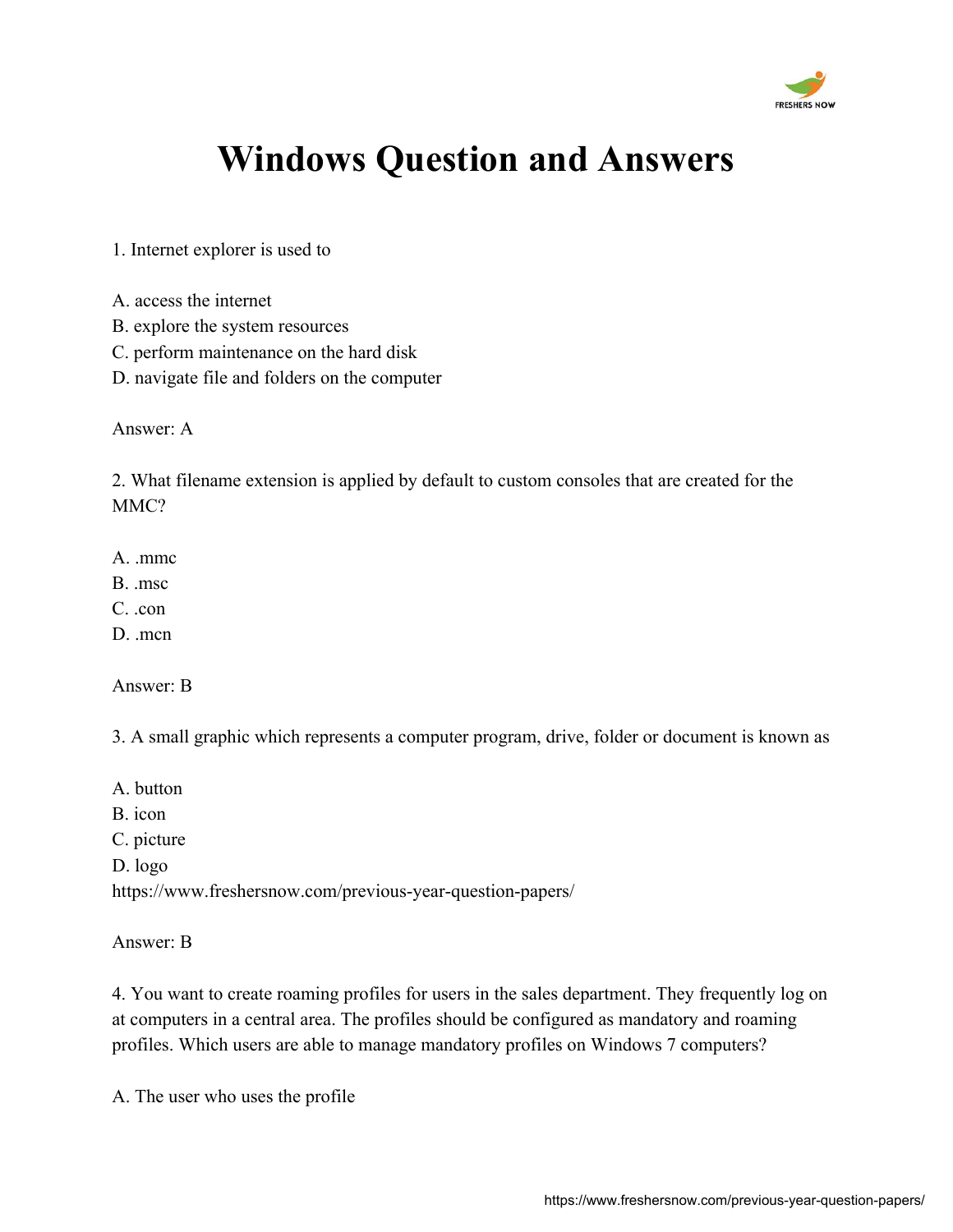

- B. Server operators
- C. Power users
- D. Administrators

#### Answer: D

- 5. Types of computer disk partition are
- A. 2
- B. 3
- C. 8
- D. 6

Answer: A

6. Under MS-DOS, user communicates with operating system by issuing

- A. commands
- B. instructions
- C. routines
- D. procedure

Answer: A

7. Element used to manage computer files & folders is

- A. control panel
- B. window accessories
- C. window explorer
- D. internet explorer

Answer: C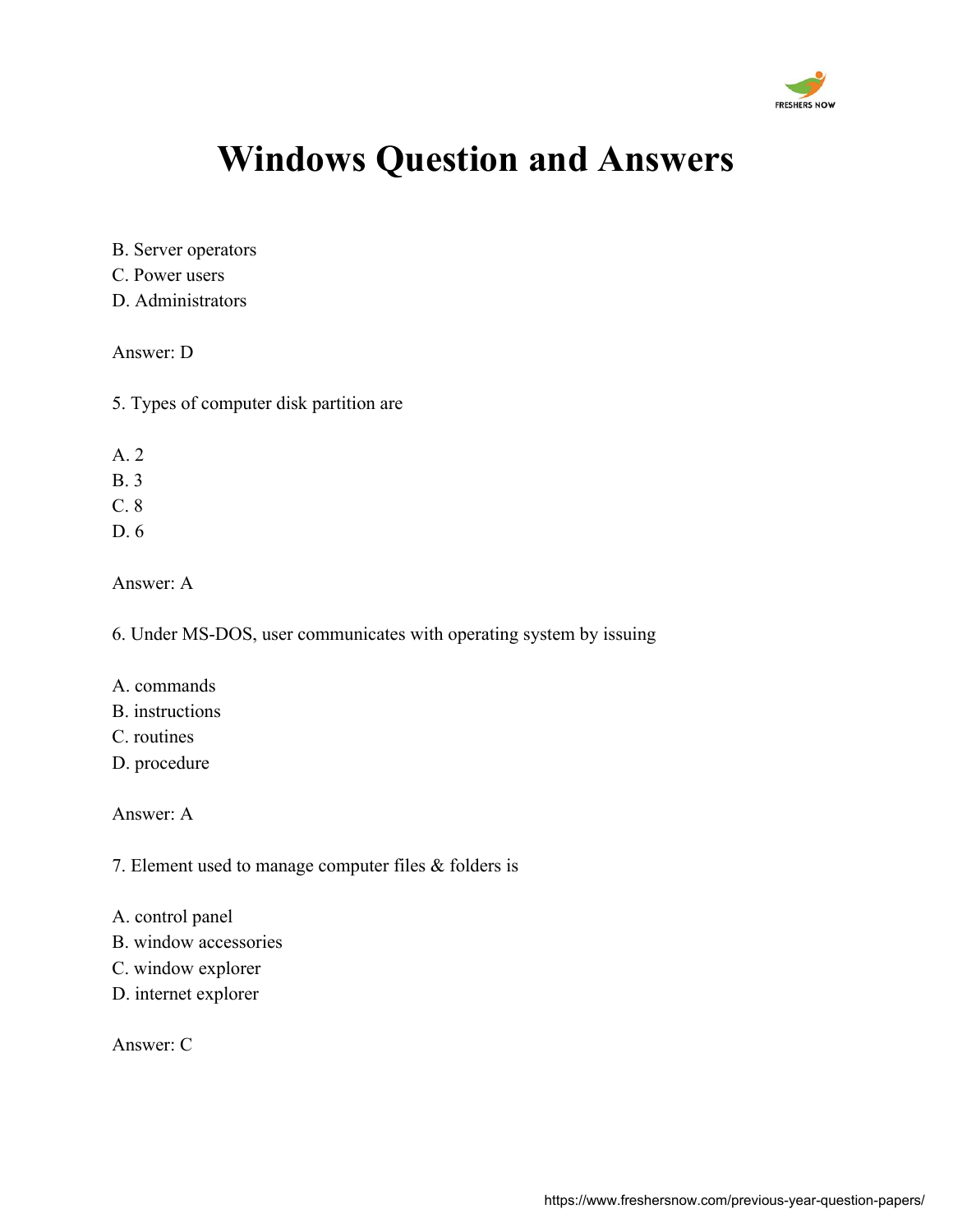

8. You have two remote sites with Windows 7 machines. You need to share data across the slow sites. What feature can help with this?

- A. Link Detection
- B. BranchCache
- C. DirectAccess
- D. DirectCache

Answer: B

9. How do you access the Advanced Boot Menu in Windows 7 during the boot process?

- A. Press the spacebar
- B. Press F6
- C. Press F8
- D. Press F10

Answer: C

10. As compare to command line operating system, a GUI computer operating system is

- A. more efficient
- B. easier to use
- C. more reliable
- D. all of these

Answer: D

11. Most widely used graphical user interface operating system for personal computers is

- A. Microsoft windows
- B. Mac windows
- C. Android windows
- D. UNIX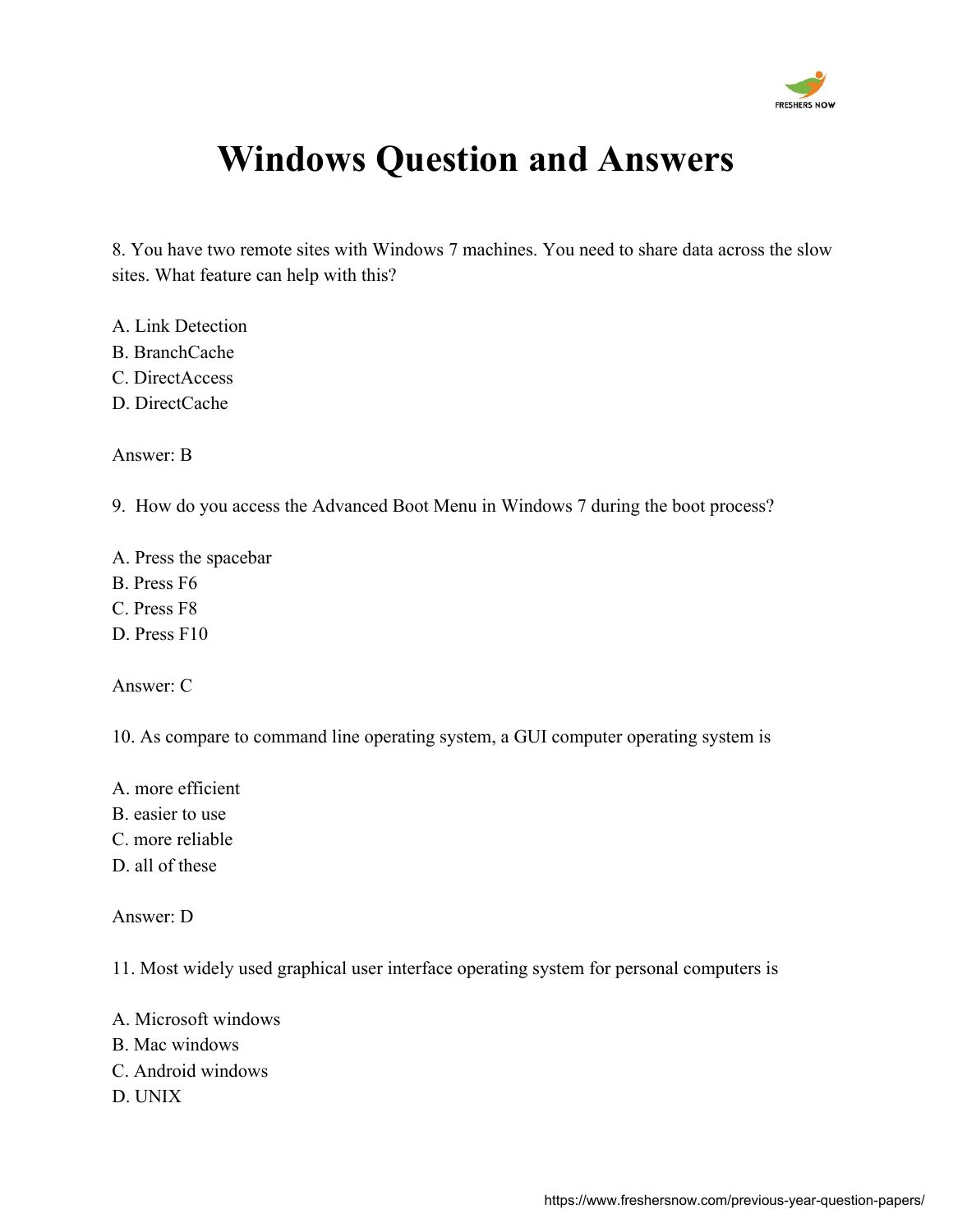

#### Answer: A

12. All files which are deleted from computer are stored in

- A. sys-tray
- B. temporary files
- C. recycle bin
- D. my documents

Answer: C

13. On-screen work area which contains window icons, menus and dialog boxes is called

- A. frame
- B. desktop
- C. screen
- D. display

Answer: B

14. Small picture that represents a specific program on a desktop is called

- A. folder
- B. document
- C. file
- D. icon

Answer: D

- 15. In computer, GUI stands for
- A. graphical user interface
- B. general user interrupt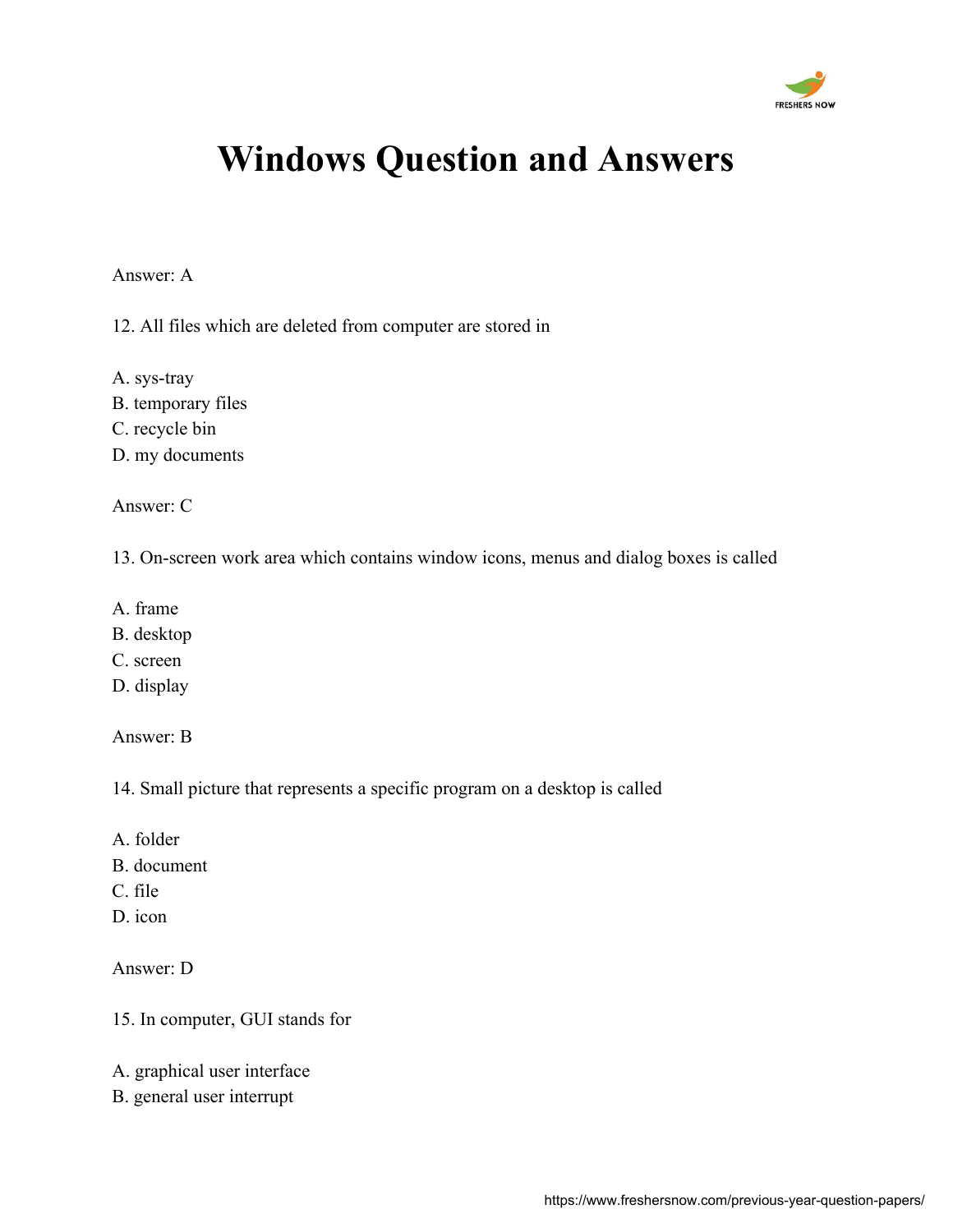

C. graphs, utilities, icons

D. grayed user interface

Answer: A

16. Work area on which computer windows, icons, menus and dialog box appear is called

- A. screen
- B. desktop
- C. working area
- D. frame

Answer: B

17. Ability of an operating system to control activities of multiple programs at same time is called

- A. multitasking
- B. multi processing
- C. multi operating
- D. multi paging

Answer: A

18. Element which contains computer administrative tools is called

- A. control panel
- B. start button
- C. internet explorer
- D. recycle bin

Answer: A

19. Windows which is based on computer NT technology is called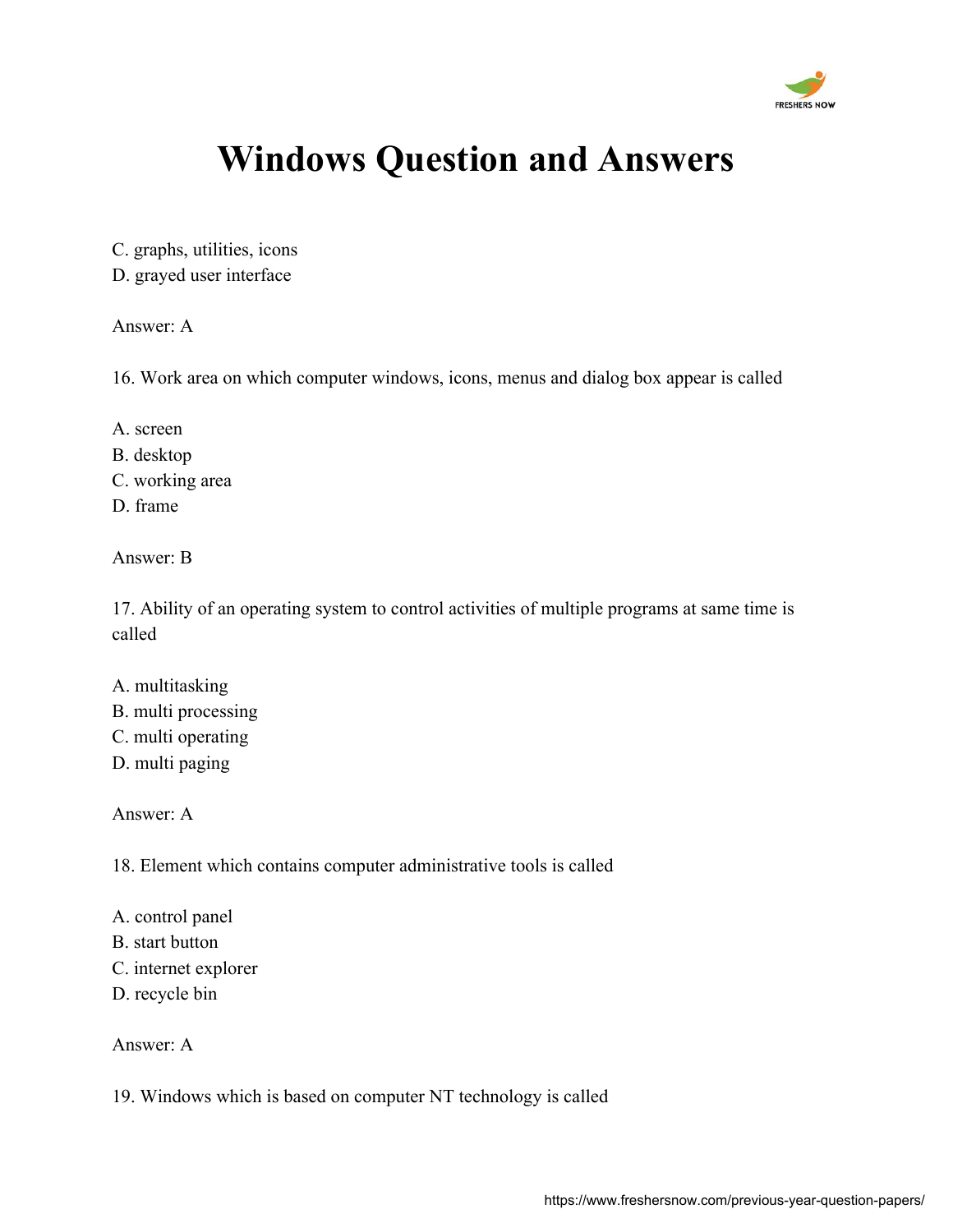

A. windows 2000 B. windows 98 C. windows 3.1 D. Windows 95

Answer: A

20. If you wanted to require that a user enter an Administrator password to perform administrative tasks, what type of user account should you create for the user?

- A. Administrator User account
- B. Standard User account
- C. Power User account
- D. Authenticated User account

Answer: B